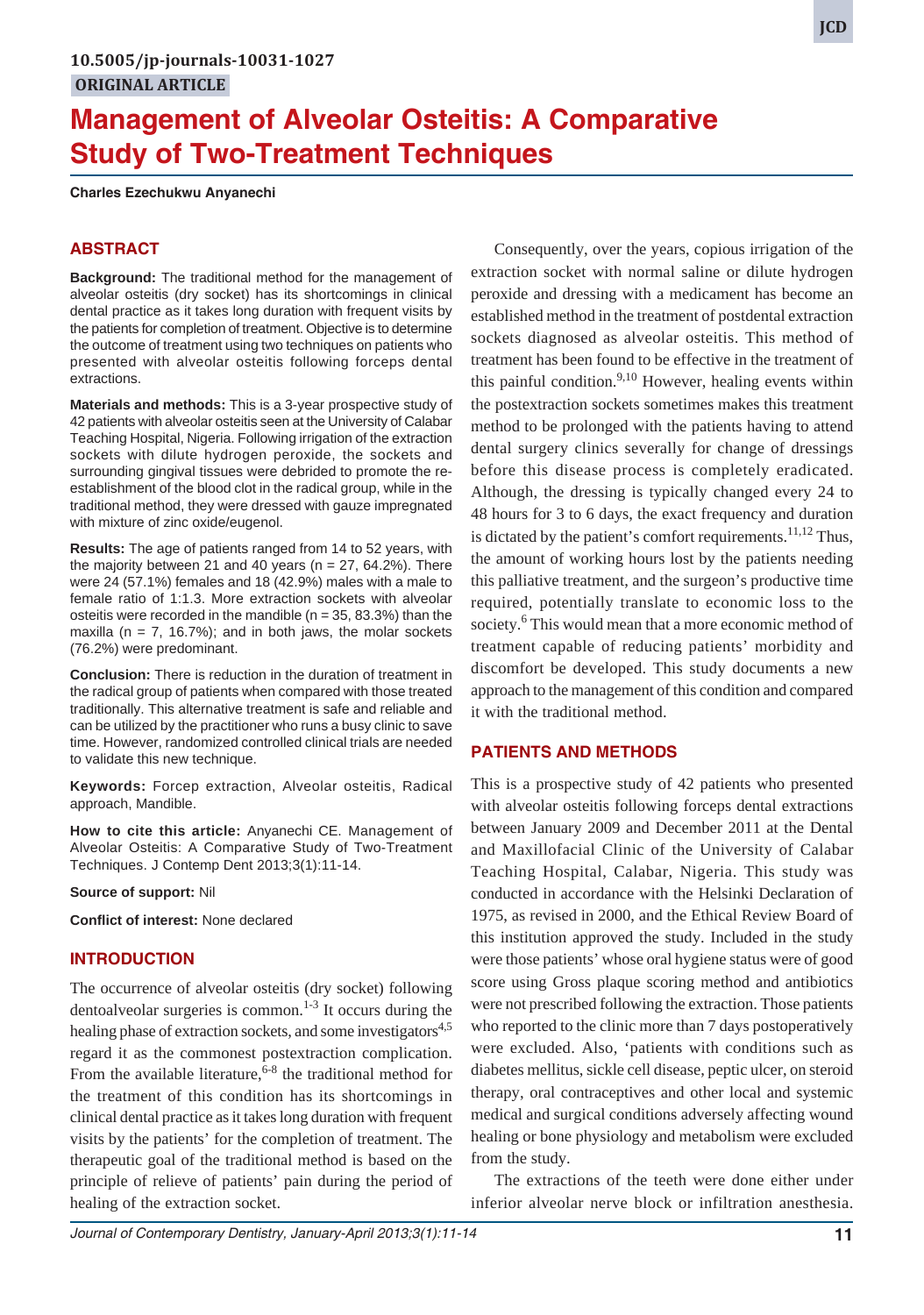Moderate to severe dental pain, gingivitis around margins of the extraction sockets, exposure of the alveolar bone within the socket, coupled with partially or completely destroyed blood clot and necrotic food debris within the sockets, were the criteria for the diagnoses of alveolar osteitis. The patients were divided into two groups of A (control or traditional method, treated by dressing with gauze impregnated with zinc oxide/eugenol) and B (radical, treated by debridement). They were recruited into either group by simple random sampling as they presented with alveolar osteitis in the clinic. These extractions were performed by the author and one other dental surgeon, but the management of the alveolar osteitis was carried out by the author alone.

In only the radical group of patients, local anesthesia (2% lignocaine with 1: 80,000 adrenalines) was administered to achieve analgesia at the site of the alveolar osteitis before commencement of treatment. In both the radical and control groups, the extraction sockets affected, with the surrounding gingival tissues were irrigated copiously with dilute hydrogen peroxide. For the control group, the extraction sockets were dressed with gauze impregnated with zinc oxide/eugenol, the size of the gauze being large enough to cover the circumference of the socket and partially tucked into it. In the radical group, debridement of the socket was carried out simultaneously with the irrigation, and this ensured bleeding. A piece of gauze pack was placed across the socket at the end of the procedure and the patients' asked to bite on it and swallow saliva. When hemostasis was achieved, the gauze pack was removed, and the routine instructions following dental extraction were given to the patients. Each patient in the radical group was also placed on antibiotics (amoxicillin, 500 mg 8 hourly for 5 days), antimicrobial (metronidazole, 200 mg 8 hourly for 5 days) and nonsteroidal anti-inflammatory analgesic (ibuprofen 400 mg 8 hourly for 3 days). Also, daily use of six tumblers of warm saline mouth wash spaced out at intervals of 2 hours and to start the next day was recommended for the patients in the two groups. The patients were discharged home, and six visits were scheduled for each subject with an interval of 2 days between visits. For the two groups of patients, the treatments were to be repeated when the symptoms persist during the follow-up reviews. The phone numbers of the patients were recorded in their case files for contact in case they fail to keep appointments. The variables documented in a proforma questionnaire for those with alveolar osteitis were age, gender, reasons for extraction, extraction sockets affected and number of treatment carried out in each patient to eradicate the disease. The data obtained were subjected to statistical analysis using EPI Info 2008 version software.

## **RESULTS**

The total extraction sockets recorded in the patients was 3,101, and 42 (1.35%) of these sockets developed alveolar osteitis. The subjects that had extractions within the period was  $2,012$  with males (n = 1297, 64.5%) and females  $(n = 715, 35.5\%)$ . The patients diagnosed with alveolar osteitis ( $n = 42, 2.1\%$ ) kept to the postextraction instructions and reported back to the clinic between 3 and 5 days after the dental procedure. Hence, the number of patients recruited into each of the two groups was 21.

Table 1 shows the distribution of the reasons for the dental extractions in the 42 subjects. Acute apical periodontitis and chronic irreversible pulpitis were predominant  $(n = 29, 69.1\%)$ . Table 2 is on the distribution of age and gender of the subjects that developed alveolar osteitis. The age of patients ranged from 14 to 52 years with the majority  $(n = 27, 64.2\%)$  between 21 and 40 years, and mean 30  $\pm$  4.7 years. The female gender was predominant in all the age categories except the 4th decade of life. There were 24 (57.1%) females and 18 (42.9%) males, giving male to female ratio of 1:1.3.

The distribution of the extraction sockets affected by alveolar osteitis is shown in Table 3. The mandible accounted for more cases ( $n = 35, 83.3\%$ ) than the maxilla  $(n = 7, 16.7\%)$ . In both jaws, the cases involving the molar sockets ( $n = 32, 76.2\%$ ) were predominant, whereas no incisor socket was affected.

In the radical group of patients, only one surgical procedure was carried out to eradicate symptoms of the disease, whereas in the control (traditional) group, the distribution of patients in relation to number of treatments received is shown in Table 4. Majority ( $n = 20, 95.2\%$ ) needed more than one procedure for successful treatment.

#### **DISCUSSION**

The dental extraction socket heals by secondary intention when the blood clot becomes organized as a result of the capillaries and fibroblasts that grow into it from the bony and soft tissue periphery.<sup>12,13</sup> Alveolar osteitis causes delayed healing of the extraction socket and its etiology is not absolutely clear. Some researchers<sup>10,14</sup> believe that it may be due to high levels of fibrinolytic activity within the

| Table 1: Reasons for dental extractions                                                                |          |                             |  |  |
|--------------------------------------------------------------------------------------------------------|----------|-----------------------------|--|--|
| Reason                                                                                                 | No.      | $\%$                        |  |  |
| Acute apical periodontitis<br>Chronic irreversible pulpitis<br>Acute pulpitis<br>Chronic periodontitis | 18<br>11 | 42.9<br>26.2<br>21.4<br>9.5 |  |  |
| Total                                                                                                  |          |                             |  |  |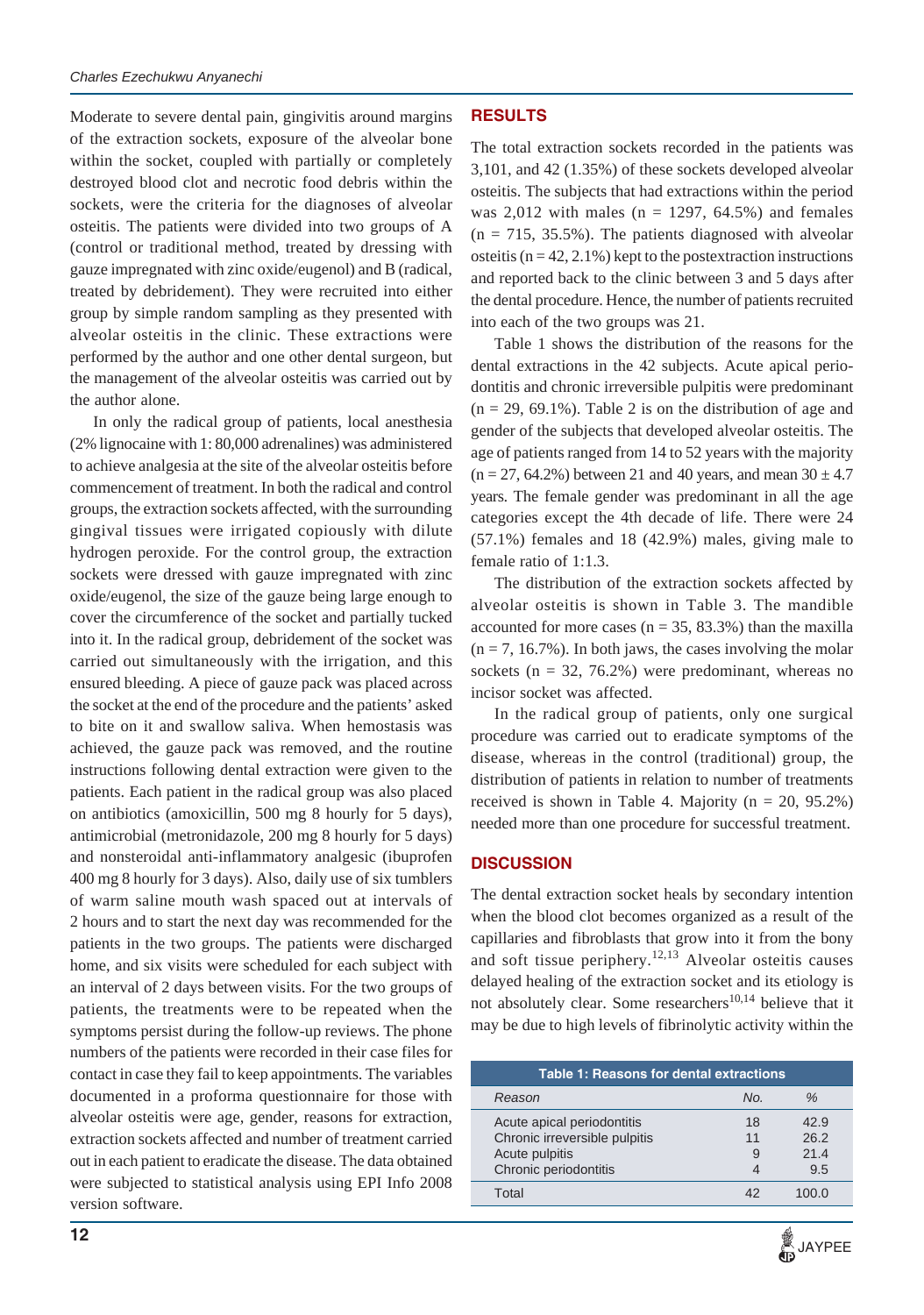| Management of Alveolar Osteitis: A Comparative Study of Two-Treatment Techniques |  |  |  |  |  |
|----------------------------------------------------------------------------------|--|--|--|--|--|
|----------------------------------------------------------------------------------|--|--|--|--|--|

| Table 2: Distribution of age and gender |      |      |        |      |       |       |
|-----------------------------------------|------|------|--------|------|-------|-------|
| Age (years)                             | Male |      | Female |      | Total |       |
|                                         | No.  | %    | No.    | %    | No.   | %     |
| $11 - 20$                               | ⌒    | 4.8  | 4      | 9.5  | 6     | 14.3  |
| $21 - 30$                               | 5    | 11.9 | 8      | 19.0 | 13    | 30.9  |
| $31 - 40$                               | 8    | 19.0 | 6      | 14.3 | 14    | 33.3  |
| 41-50                                   |      | 4.8  | 4      | 9.5  | 6     | 14.3  |
| 51-60                                   |      | 2.4  | っ      | 4.8  | 3     | 7.2   |
| Total                                   | 18   | 42.9 | 24     | 57.1 | 42    | 100.0 |

extraction socket. This fibrinolytic event results in lysis of the blood clot and subsequent exposure of the bone. However, the fibrinolytic process may be the consequence of subclinical infection, inflammation of the marrow spaces of the bone or some other factors.<sup>13,14</sup> Supporting this view are several studies<sup>15,16</sup> in the past which have confirmed the oral environment as polymicrobial with anaerobes outnumbering aerobes in the ratio of 2:1. It was also reported that this condition, if left untreated, may progress to osteomyelitis or to a severe cellulitis of the face and neck.<sup>13,14</sup>

The methods used to manage the patients in this series provided aerobic condition within the extraction sockets due to the hydrogen peroxide being an oxidizing agent. The re-establishment of blood clot and the protection of this clot by the use of amoxicillin, metronidazole and ibuprofen in the radical group enhanced uneventful healing process. This resulted in the reduction of the duration of treatment, patient discomfort and morbidity. Some authors have also promoted

| Table 3: Distribution of alveolar osteitis according to site |                |               |  |
|--------------------------------------------------------------|----------------|---------------|--|
| <b>Site</b>                                                  | No.            | $\frac{0}{0}$ |  |
| Mandible                                                     |                |               |  |
| Molar                                                        | 28             | 66.7          |  |
| Premolar                                                     | 4              | 9.5           |  |
| Canine                                                       | 3              | 7.1           |  |
| Total                                                        | 35             | 83.3          |  |
| Maxilla                                                      |                |               |  |
| Molar                                                        | 4              | 9.5           |  |
| Premolar                                                     | $\overline{2}$ | 4.8           |  |
| Canine                                                       | 1              | 2.4           |  |
| Total                                                        | 7              | 16.7          |  |

| Table 4: Distribution of patients in relation to treatment<br>received (traditional method) |     |                 |  |  |
|---------------------------------------------------------------------------------------------|-----|-----------------|--|--|
| <b>Treatment</b>                                                                            |     | <b>Patients</b> |  |  |
| no.                                                                                         | no. | %               |  |  |
|                                                                                             |     | 4.8             |  |  |
| $\mathcal{P}$                                                                               |     | 19.0            |  |  |
| 3                                                                                           | 9   | 42.8            |  |  |
|                                                                                             | 6   | 28.6            |  |  |
| 5                                                                                           |     | 4.8             |  |  |
| Total                                                                                       | 21  | 100.0           |  |  |

*Journal of Contemporary Dentistry, January-April 2013;3(1):11-14* **13**

the use of eugenol containing dressing for the treatment and prevention of alveolar osteitis.<sup>6,17</sup> However, irritant local effect of eugenol and the delay in wound healing due to packing of the socket has been documented in the literature.<sup>18</sup> Other topical products that have been reported and are of beneficial effect in the treatment and prevention of alveolar osteitis include 0.12% chlorhexidine gluconate, betadine mouthwash, benzocaine, topical antimicrobials (iodoform), platelet-rich plasma, topical antibiotics such as tetracycline, clindamycin or a combination of bacitracin, neomycin and tetracycline. $8-10,19$ 

The management of alveolar osteitis is less controversial than its etiology and prevention.<sup>18</sup> In the traditional method of treatment, the primary aim of dry socket management, as indicated by Fazakerley,<sup>20</sup> is pain control until commencement of normal healing, and in the majority of cases these measures are satisfactory. In some instances, systemic analgesics or antibiotics may be necessary or indicated, and this explains the reason for the exclusion criteria in the present study. The use of intra-alveolar dressing materials is widely suggested in the literature, although it is generally acknowledged that dressings delay healing of the extraction socket.<sup>21</sup> Different medicaments and carrier systems are commercially available with little scientific evidence to guide a selection process.<sup>18</sup> As the various formulations are reviewed, it becomes apparent that all of them are simply varying combinations of perhaps 18 different ingredients.<sup>18,22</sup> Thus, this new approach to treatment documented in the present study is recommended as it obviate these shortcomings and shorten the duration of treatment and consequently, the period of recovery and healing.

The onset of alveolar osteitis is considered to occur 1 to 3 days after tooth extraction, and 95 to 100% of all cases have been reported within a week.<sup>23-25</sup> The patients in the present study reported 3 to 5 days postoperatively. The 2.1% of the subjects and 1.35% of the extraction sockets that developed alveolar osteitis are similar to the results of previous researchers<sup>11,13</sup> but differ from the study in Lagos by Adeyemo et al<sup>2</sup> although their reports were based on impacted mandibular third molar teeth unlike the present study. The reasons for extractions are consistent with earlier